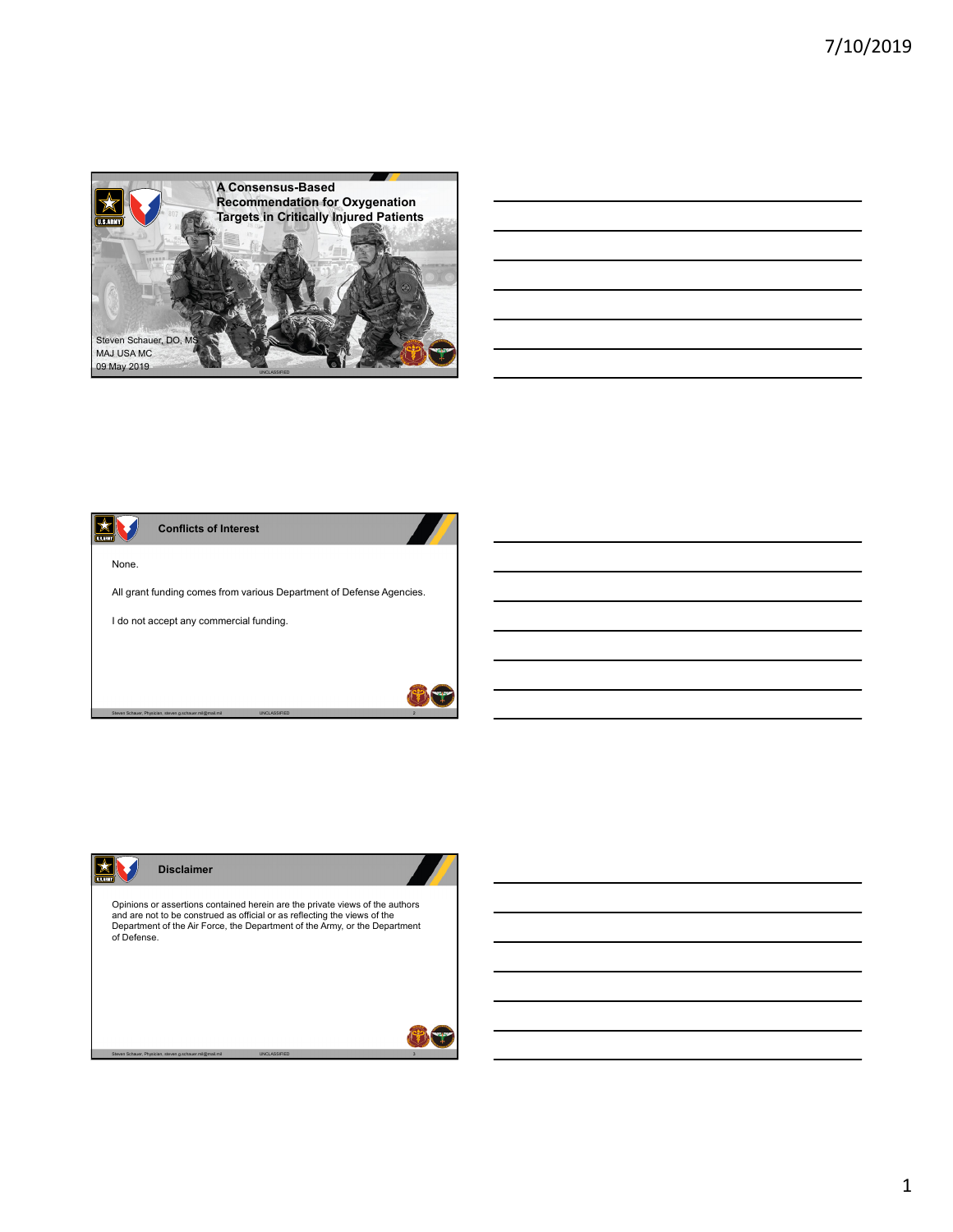## **Acknowledgements**

 $\propto$   $\mid$ 

Co-Investigators at the University of Colorado – Denver Adit Ginde, MD, MPH Vikhyat Bebarta, MD Erin Anderson, RN Jacqueline Jones, PhD

Funding – Special Operations Command (BAA - SO160106)

Thanks to all our expert participants! (some in audience now)

Steven Schauer, Physician, steven.g.schauer.mil@mail.mil UNCLASSIFIED 4



determination

- Survey
- » Surveys on REDCap (Research Electronic Data Capture)
- » Multi-stage Delphi consensus process
- » Invited selected experts both military and civilian with experience in operational medicine, critical care, trauma, emergency medicine, and prehospital medicine to participate

Performed systematic review of available literature  $\rightarrow$  provided to the expert participants

Steven Schauer, Physician, steven.g.schauer.mil@mail.mil UNCLASSIFIED 5

| <b>Expert Participants</b><br>U.S.ABM |                           |                          |  |
|---------------------------------------|---------------------------|--------------------------|--|
| <b>LTC Tyson Becker</b>               | Jason Haukoos             | <b>ITC Ethan Miles</b>   |  |
| Jason Brainard                        | David Huang               | <b>Frnest Moore</b>      |  |
| <b>COL Kevin Chung</b>                | Juan-Pablo Idrovo         | <b>Craig Newgard</b>     |  |
| Mitchell Cohen                        | COL Sean Keenan           | <b>LTC Timothy Nunez</b> |  |
| <b>Brian Cotton</b>                   | Akram Khan                | COL (ret) John Oh        |  |
| Pratik Doshi                          | <b>LtCol Philip Mason</b> | <b>I TC Ted Redmon</b>   |  |
| <b>Franklin Guyette</b>               | <b>Robert McIntyre</b>    | LTC Jamie Reisburg       |  |
| <b>Todd Rice</b>                      | <b>LtCol Stephen Rush</b> | Martin Schreiber         |  |
| <b>Wesley Self</b>                    | <b>Jason Sperry</b>       | CDR Joshua Tobin         |  |
| <b>CDR Benjamin Walrath</b>           | Henry Wang                | <b>LTC Ramey Wilson</b>  |  |
| <b>Franklin Wright</b>                |                           |                          |  |

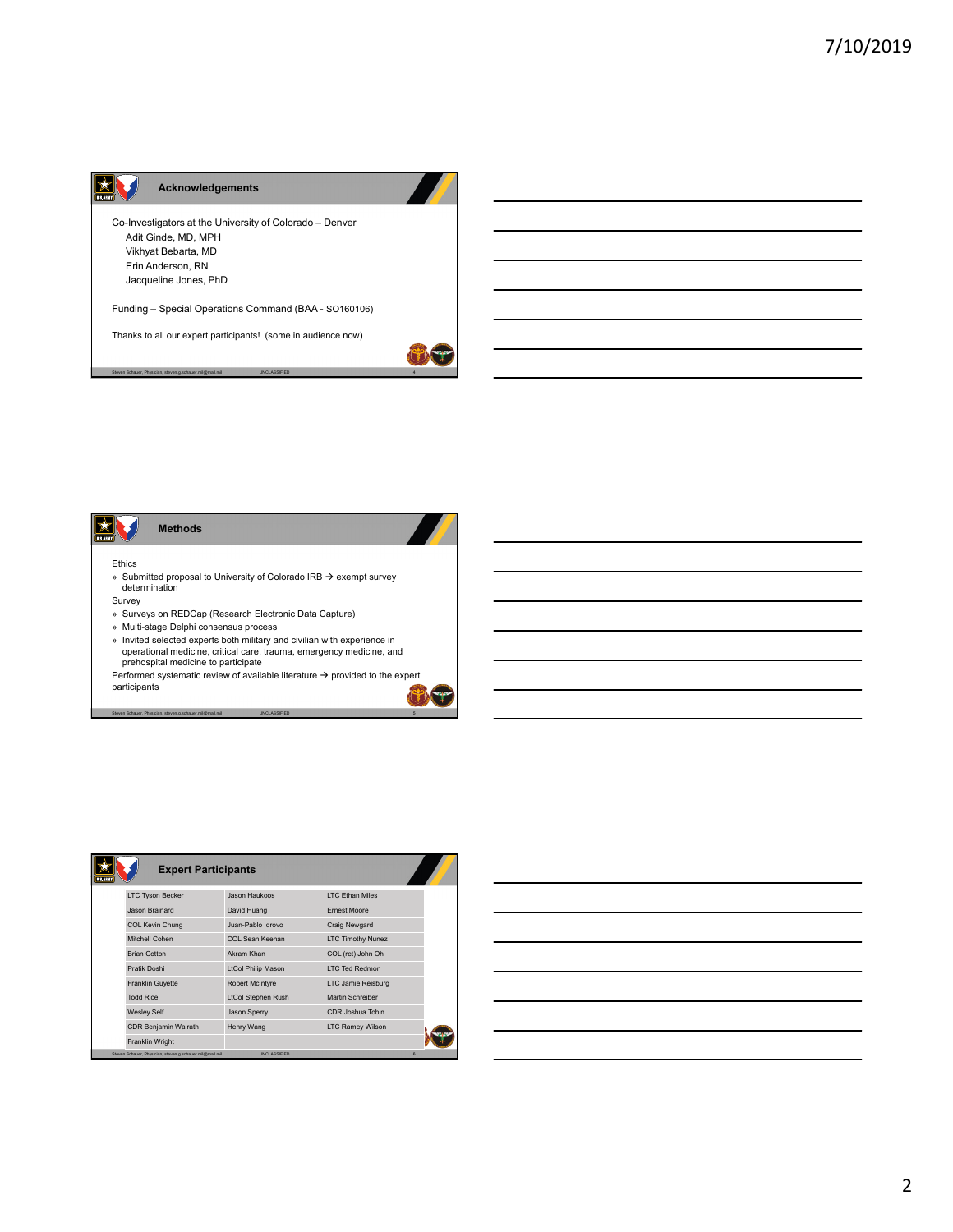## **XV Results**

Of the 31 invited experts, 26 completed the first round, 28 completed the second round, 27 completed the final round; all participated in at least one round

- » Round 1 → narrowed the potential SpO2 range to 88-100% and PaO2 to<br>60-300mmHg
- » Only 20% noted changes based on presence of TBI or hemorrhagic shock » Round 2 narrowed to 90-96% and 60-100mmHg targets » Lowest acceptable FiO2 21% (ambient air)
- 
- » Round 3 → 89% accepted the limits at 90-96% and upper limit of 100mmHg, 96% accepted lower at 60mmHg<br>
⇒ All accepted lowers FiO2 at 21%<br>
⇒ All accepted lowers FiO2 at 21%<br>
⇒ 33% recommended higher oxygenation for TBI a
	-

steven.g.schauer.mil@mail.mil

26%

88%

Strongly Agree







UNCLOSE THE RESIDENCE OF THE RESIDENCE OF THE RESIDENCE OF THE RESIDENCE OF THE RESIDENCE OF THE RESIDENCE OF THE RESIDENCE OF THE RESIDENCE OF THE RESIDENCE OF THE RESIDENCE OF THE RESIDENCE OF THE RESIDENCE OF THE RESIDE

92%

Low SPO2 Ranges

219

94%

**EXPLASH** 

 $\mathcal{L}$ الته

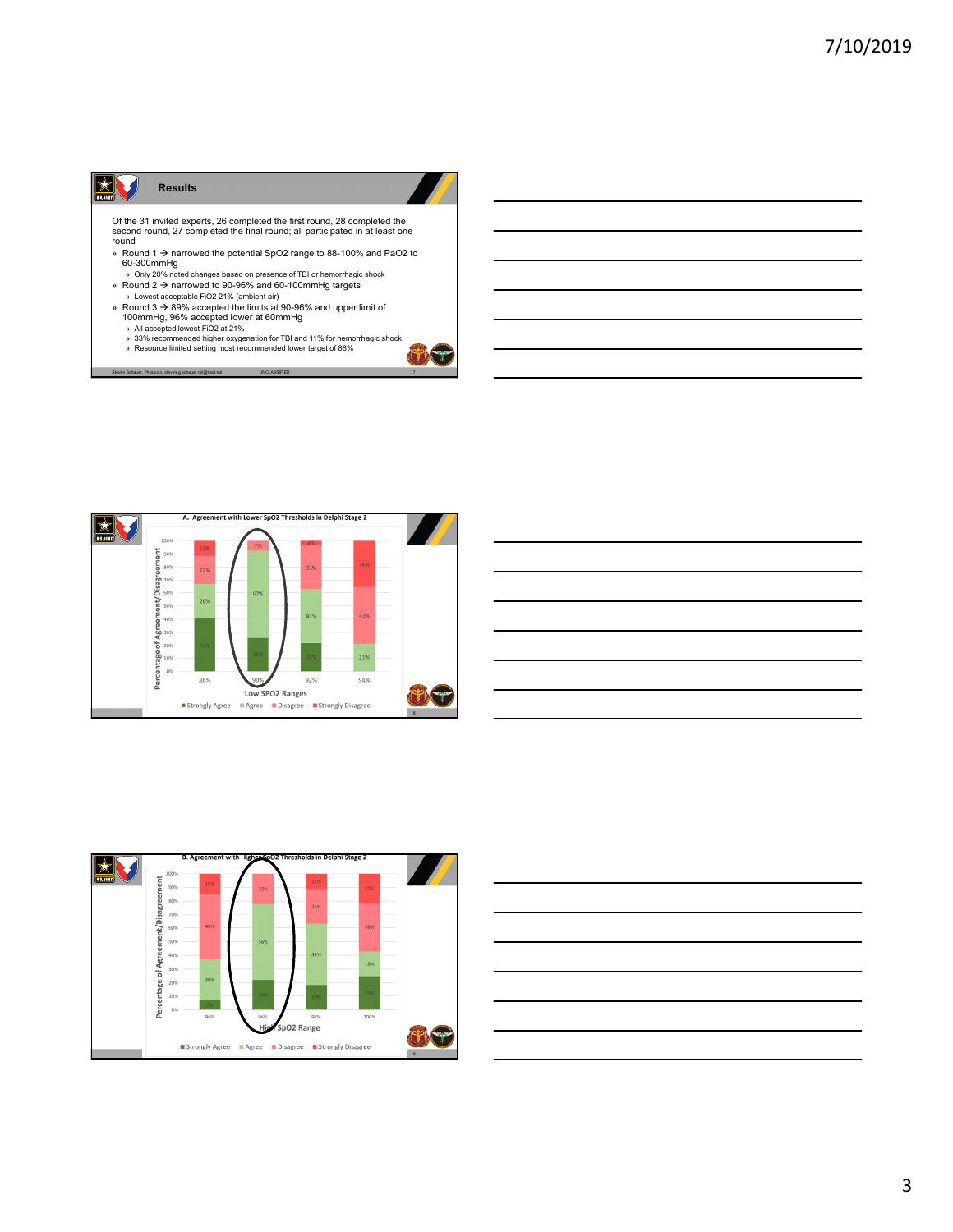

| <u>state of the contract of the contract of the contract of the contract of the contract of the contract of the contract of the contract of the contract of the contract of the contract of the contract of the contract of the </u> |  |  |  |  |
|--------------------------------------------------------------------------------------------------------------------------------------------------------------------------------------------------------------------------------------|--|--|--|--|
|                                                                                                                                                                                                                                      |  |  |  |  |
|                                                                                                                                                                                                                                      |  |  |  |  |
|                                                                                                                                                                                                                                      |  |  |  |  |
| <u> 1988 - Andrea Santa Andrea Santa Andrea Santa Andrea Santa Andrea Santa Andrea Santa Andrea Santa Andrea San</u>                                                                                                                 |  |  |  |  |
| <u> 1989 - Andrea Andrew Maria (h. 1989).</u>                                                                                                                                                                                        |  |  |  |  |
|                                                                                                                                                                                                                                      |  |  |  |  |





Consensus-based standard for oxygenation targets in critically injured patients

SpO2 90-96% (88-96% with resource-limitations) PaO2 60-100 mmHg Lowest acceptable FiO2 21% Adjustments for TBI, burns, major hemorrhage, etc. likely not needed

Expert consensus  $\rightarrow$  prospective, clinical validation needed

Steven Schauer, Physician, steven.g.schauer.mil@mail.mil UNCLASSIFIED 12